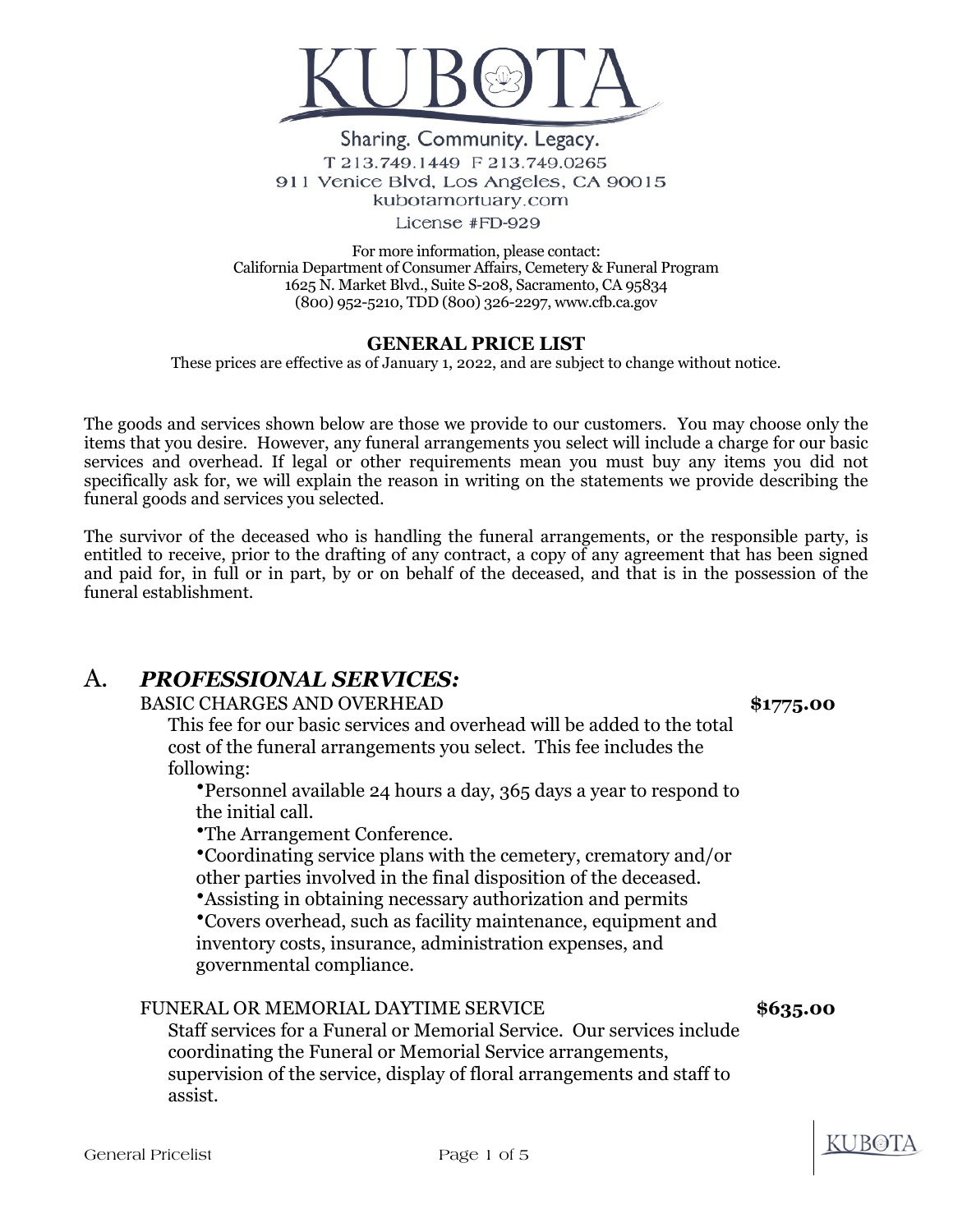| BURIAL OR CREMATION DAYTIME SERVICE<br>Equipment and staff services for a graveside cemetery service. Our<br>services include accompaniment of remains to the cemetery,<br>supervision of graveside service, display of floral arrangements and<br>staff to assist with the service. | \$545.00                                       |
|--------------------------------------------------------------------------------------------------------------------------------------------------------------------------------------------------------------------------------------------------------------------------------------|------------------------------------------------|
| <b>SEA BURIAL WITNESSED</b><br>Necessary arrangements of charter boat and preparation of cremated<br>remains. (Not including staff services).                                                                                                                                        | \$650.00                                       |
| <b>SEA BURIAL - NO WITNESS</b><br>Necessary arrangements of charter boat and preparation of cremated<br>remains. (Not including staff services).                                                                                                                                     | \$250.00                                       |
| <b>MAKURAKYO DAYTIME SERVICE</b><br>Conducting the pillow service at the hospital or temple or residence.                                                                                                                                                                            | \$210.00                                       |
| <b>SHONANOKA DAYTIME SERVICE</b><br>Assistance in coordinating the Memorial Service at the temple or<br>residence.                                                                                                                                                                   | \$210.00                                       |
| <b>CREMATION &amp; HANDLING*</b>                                                                                                                                                                                                                                                     | \$535.00                                       |
| <b>EXPEDITED CREMATION</b><br>Requires full cooperation and availability from physician                                                                                                                                                                                              | \$270.00                                       |
| PACE MAKER REMOVAL                                                                                                                                                                                                                                                                   | \$50.00                                        |
| DIVIDING CREMATED REMAINS, PER SPLIT                                                                                                                                                                                                                                                 | \$15.00                                        |
| ARRANGEMENTS AT THE RESIDENCE OR HOSPITAL**                                                                                                                                                                                                                                          | \$210.00                                       |
| ADDITIONAL CHARGES FOR SERVICES HELD:<br>Saturdays<br>Sundays<br>After 6:00PM<br><b>Federal holidays</b>                                                                                                                                                                             | \$835.00<br>\$1075.00<br>\$510.00<br>\$1160.00 |
| ADDITIONAL CHARGE FOR ANY WAIT TIME BETWEEN SERVICES                                                                                                                                                                                                                                 |                                                |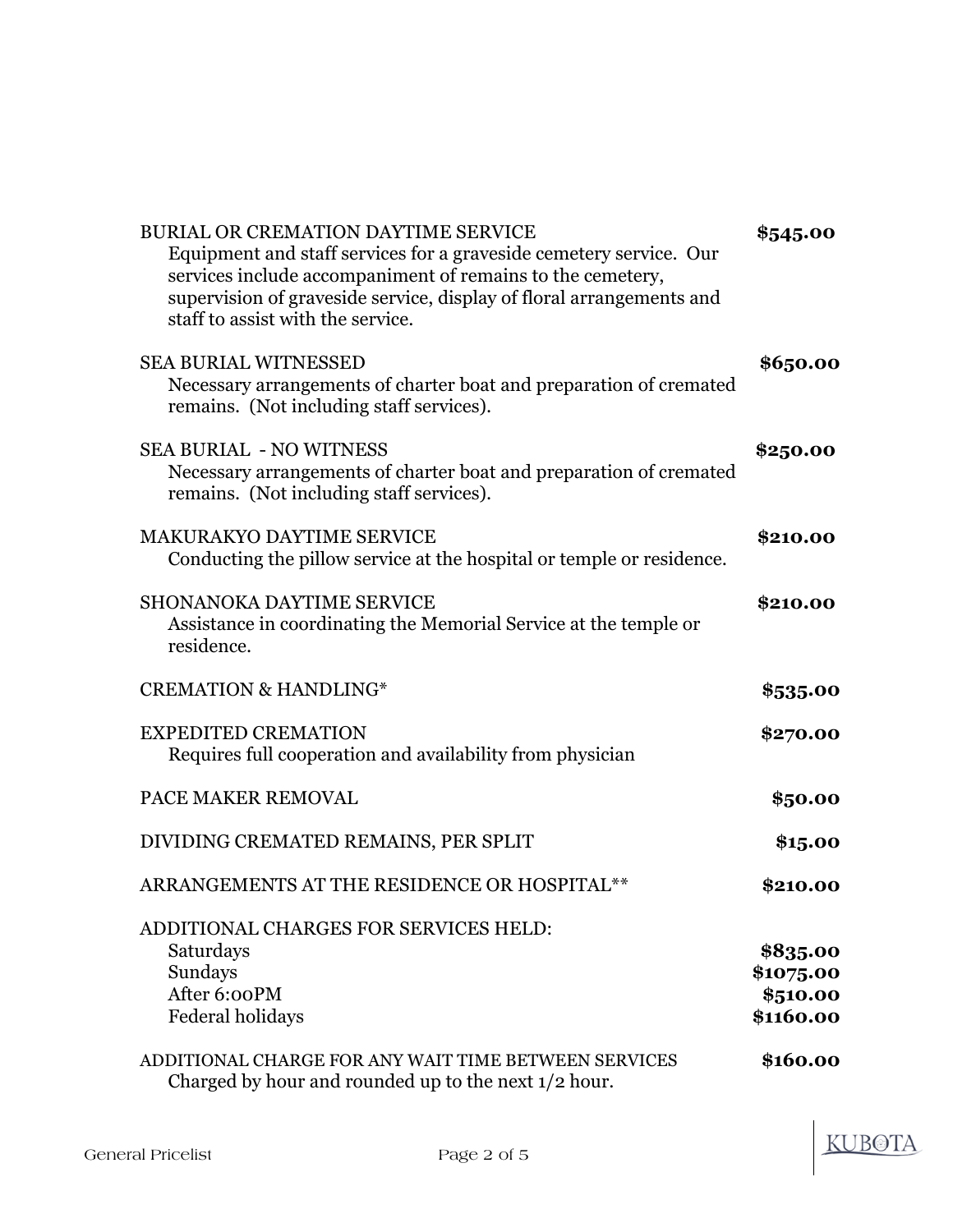| AUDIO/VISUAL for VIRTUAL SERVICES<br>Includes set up of AV equipment including microphones, and video<br>projection equipment. Our qualified technicians assist with setup and<br>onsite operation of the equipment, as well as coordination of the<br>virtual service.                                     | \$745.00      |
|-------------------------------------------------------------------------------------------------------------------------------------------------------------------------------------------------------------------------------------------------------------------------------------------------------------|---------------|
| Editing the recorded video and creation of link for the family to share<br>with others.                                                                                                                                                                                                                     | \$125.00/hour |
| ASSISTANCE IN PERMIT REFILING                                                                                                                                                                                                                                                                               | \$70.00       |
| ASSISTANCE IN OBTAINING ADDITIONAL DEATH CERTIFICATES<br>Applies after 12 month of passing.                                                                                                                                                                                                                 | \$95.00       |
| PROCESSING DEATH CERTIFICATE AMENDMENTS                                                                                                                                                                                                                                                                     | \$160.00      |
| ASSISTANCE IN SUBMISSION OF OBITUARY NOTICES                                                                                                                                                                                                                                                                | \$70.00       |
| PERSONAL DELIVERY (Los Angeles and Orange County only)<br>Delivery of remains/death certificate to a residence<br>Delivery/removal of urns to/from cemetery                                                                                                                                                 | \$70.00       |
| HOLDING ASHES (Starting 7 days after cremation is completed)                                                                                                                                                                                                                                                | \$10.00/day   |
| <b>TRANSFER OF REMAINS:</b>                                                                                                                                                                                                                                                                                 |               |
| FROM HOSPITAL TO MORTUARY** One staff.                                                                                                                                                                                                                                                                      | \$495.00      |
| FROM RESIDENCE TO MORTUARY**<br>Transfer of the deceased from the residence to the                                                                                                                                                                                                                          | \$545.00      |
| mortuary. Two staff. Additional staff member \$75.00/each<br>FROM MORTUARY TO/FROM AIRPORT OR CREMATORY<br>Transfer of the deceased from the mortuary to/from the<br>airport or the crematory.                                                                                                              | \$315.00      |
| FROM ANOTHER MORTUARY**<br>This charge includes minimum services of staff. This charge does<br>not include visitation or ceremonies.                                                                                                                                                                        | \$210.00      |
| TO ANOTHER MORTUARY**<br>This charge includes minimum services of staff, necessary<br>authorizations, use of preparation room and local transportation<br>(excluding shipping charges and shipping container). This charge<br>does not include use of facilities and staff for visitation or<br>ceremonies. | \$210.00      |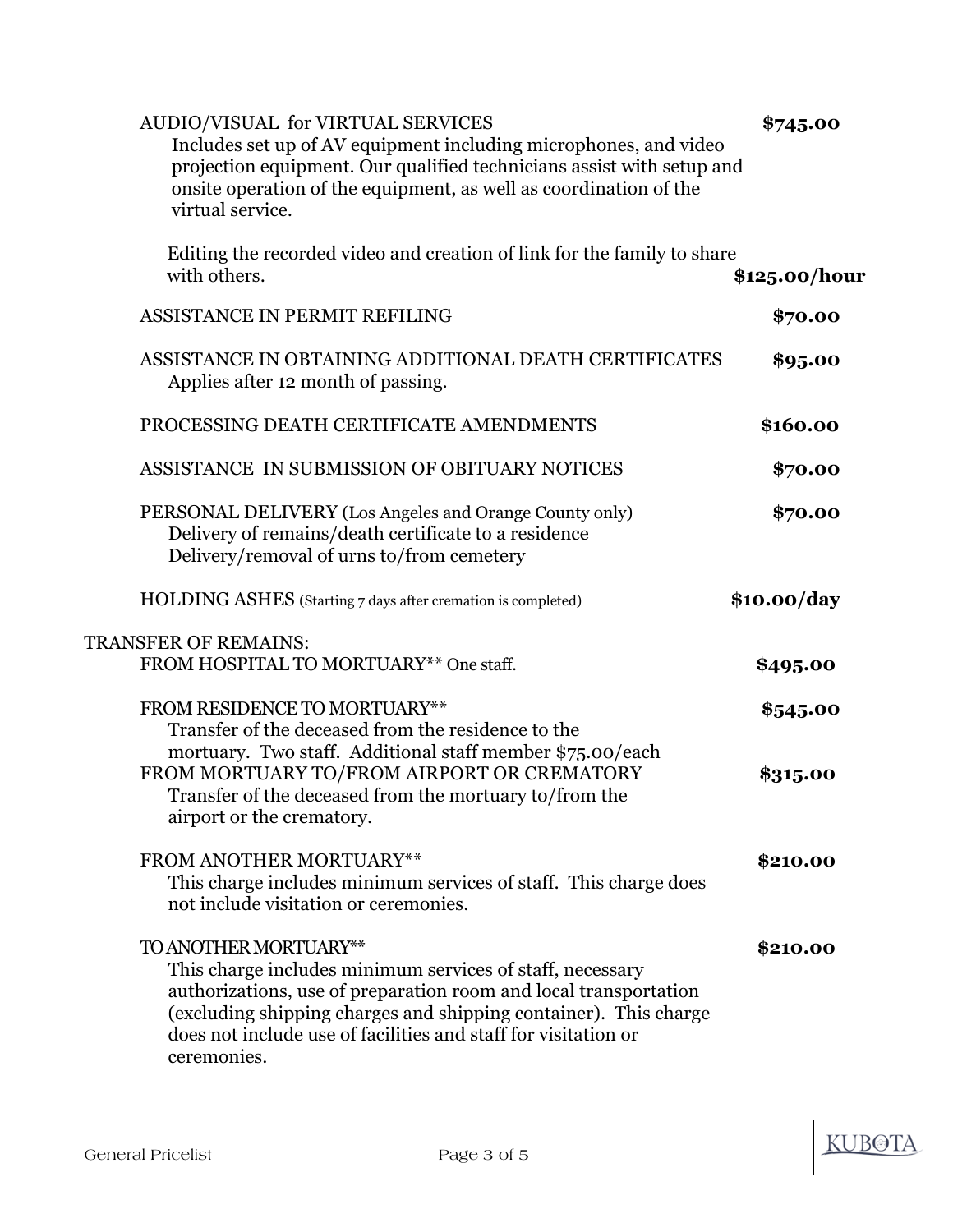### PREPARATION OF REMAINS FOR VIEWING:

Except in certain special cases, embalming is not required by law. Embalming may be necessary, however, if you select certain funeral arrangements, such as a funeral with viewing. If you do not want embalming, you usually have the right to select an arrangement that does not require you to pay for it, i.e. direct burial, cremation.

EMBALMING PROCEDURE: Regular Case **\$575.00** Autopsy Case **Case-by-Case** Emaciated Case **Case-by-Case** Coroner's Case **Case-by-Case** OTHER PREPARATION: Restorative art work, hair styling, dressing, **\$295.00** cosmetics, casketing Special autopsy, obesity, emaciated, Coroner's case **Case-by-Case** Minimum sanitary care and handling of the deceased **\$278.00** Refrigeration **\$285.00** *CA law requires for non-embalmed body after 24 hours* 24 hour care Additional daily charge after 7th Day **\$35.00/day** FACILITIES AND TRANSPORTATION SERVICES: USE OF MORTUARY FOR: CHAPEL DAYTIME SERVICE **\$425.00** Use of chapel facilities for funeral or memorial service. FAMILY DAYTIME VISITATION **\$425.00** Use of facilities and staff services for visitation. Two hours, daytime. Additional \$100.00/hour. Our services include set-up of the visitation area, placement of encased remains, display of floral arrangements and supervision during the visitation. MAKURAKYO DAYTIME SERVICE **\$315.00** Use of the facilities for service and (*sodan)* planning funeral arrangements. TRANSPORTATION SERVICES: FUNERAL COACH FOR FUNERAL SERVICE\*\* **\$395.00** FUNERAL COACH FOR BURIAL/CREMATION SERVICE\*\* **\$395.00** USE OF THE UTILITY CAR<sup>\*\*</sup> **\$125.00 FLOWER VAN\*\* but a set of the set of the set of the set of the set of the set of the set of the set of the set of the set of the set of the set of the set of the set of the set of the set of the set of the set of the se** \*Additional fees apply for cremations over 250 lbs. \*\*Additional charges applied for: Orange County, \$65.00; San Diego, \$125.00; San

Bernardino, \$85.00; Ventura, \$85.00; Riverside, \$85.00.



**TIBOT**